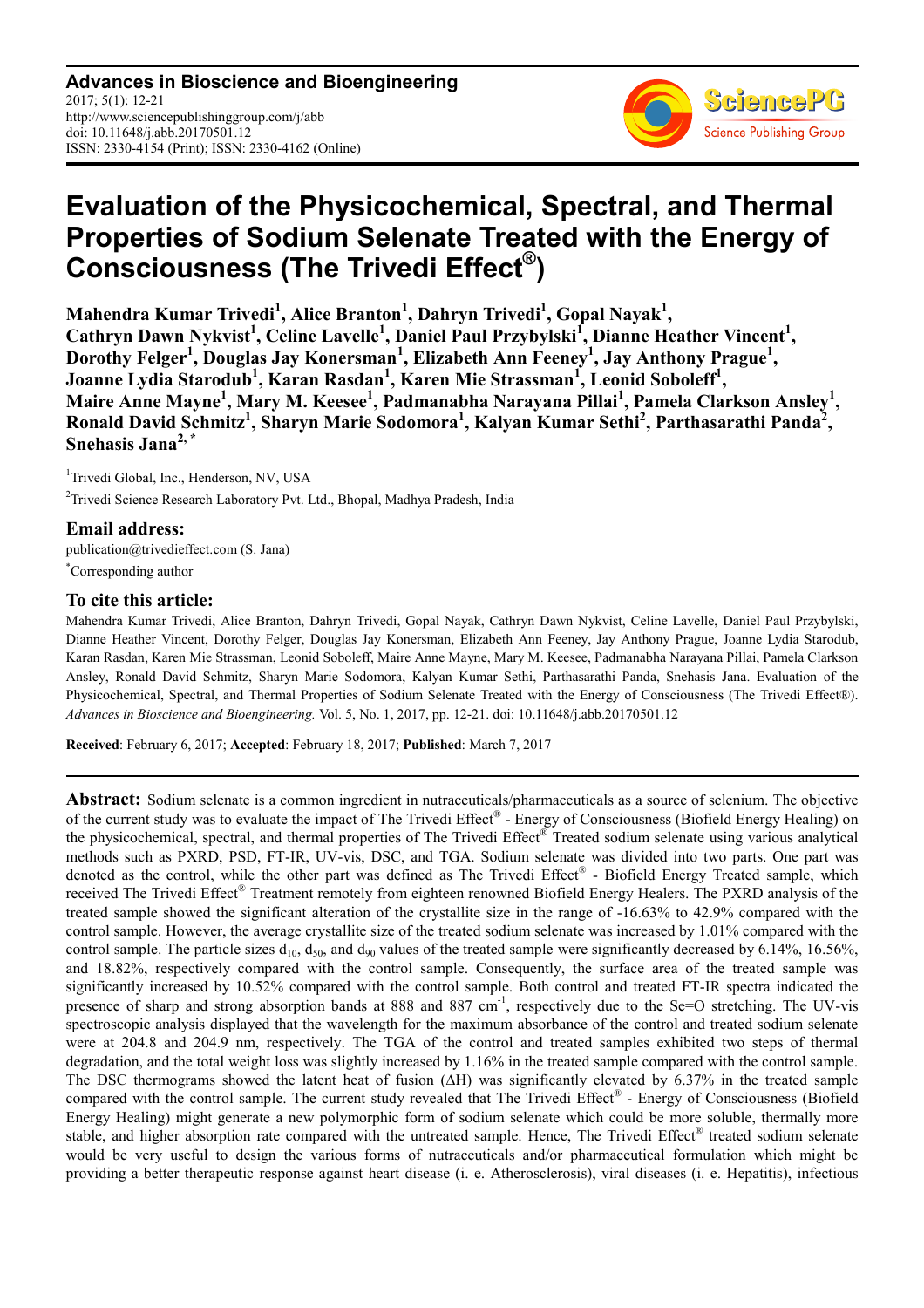diseases (i. e. Dermatitis, Psoriasis), Parkinson's Disease, Alzheimer's Disease, etc.

**Keywords:** Biofield Energy Healing Treatment, Biofield Energy Healers, Consciousness Energy Healing, The Trivedi Effect® , Sodium Selenate, PXRD, Particle Size, FT-IR, UV-vis, DSC, TGA

# **1. Introduction**

Sodium selenate  $(Na_2SeO_4)$  is an important source of an essential trace element selenium (Se) for the human body. Selenium plays an important role in various biological functions such as the catalytic effect on the reaction of metabolic intermediates and inhibits the toxic effect of heavy metals. Selenium is present in the active site of enzymes like glutathione peroxidase and thirty different proteins like selenocysteine. It is a potent antioxidant and is involved in the cellular defense against the free radicals [1, 2]. Therefore, the deficiency of selenium produces several disorders such as heart disease, viral diseases, infectious diseases, degenerative ailments, etc. As there is a very restricted range between essentiality and toxicity, a little bit high concentration of selenium can affect the human health such as loosing of hair and nails, irritation of skin and eye, cancer, giddiness, depression, and nervousness [1-3]. The activities of selenium depend upon numerous physicochemical and biological factors, as these factors are related to the modifications in its oxidation state. It occurs naturally in four different oxidation states, *i. e. -*2, 0, +4, and +6. The different chemical forms of selenium can impact on its solubility and bioavailability to the organisms. Selenate is a most oxidized form of the selenium compounds. It is less toxic and highly soluble in water [1-5]. Sodium selenate is useful for the prevention and treatment of various ailments such as Alzheimer's disease, diabetes, etc. [6-8]. It is also used in the glass industry [9], an ingredient in some insecticides (against mites, aphids, and mealybugs) and some fungicides [10, 11]. It can be used with vitamin E in the prevention of a many nutritional deficiency diseases [1]. Selenium methionine is a naturally occurring amino acid and is also the major nutritional source of selenium for the human body. After absorption in the body, inorganic forms of selenium undergo reductive metabolism giving  $H_2$ Se, which is responsible for the production of selenoproteins [12]. Hence, sodium selenate is used as one of the constituents in a new proprietary herbomineral formulation as supplement of selenium ion along with the ashwagandha root extract and other essential minerals such as zinc and magnesium, which are commonly used as nutraceuticals for the prevention and treatment of various disorders.

The human being can emit the electromagnetic waves in the form of bio-photons that surrounds the body. This electromagnetic field is generated from the continuous movement of the electrically charged particles inside the body. This is collectively known as Biofield. Biofield Energy Healing Practitioners have the ability to harness the energy from the environment or the "universal energy field", and that can be transmitted into any living or non-living

substance (s) around the earth. The process by which the substance receives the Biofield Energy Treatment and responds in a useful way is known as Biofield Energy Healing [13-15].

Biofield (putative energy fields) based energy therapies are used to promote health and are practiced worldwide. The National Center of Complementary and Integrative Health (NCCIH) has recognized and accepted Biofield Energy Healing as a complementary and alternative medicine (CAM) health care approach in addition to other therapies, medicines and practices such as natural products, deep breathing, yoga, Tai Chi, Qi Gong, chiropractic/osteopathic manipulation, meditation, massage, special diets, homeopathy, progressive relaxation, guided imagery, acupressure, acupuncture, relaxation techniques, hypnotherapy, healing touch, movement therapy, pilates, rolfing structural integration, mindfulness, Ayurvedic medicine, traditional Chinese herbs and medicines, naturopathy, essential oils, aromatherapy, Reiki, cranial sacral therapy and applied prayer (as is common in all religions, like Christianity, Hinduism, Buddhism and Judaism) [16]. Scientific study on the various fields such as materials science [17-19], pharmaceuticals [20- 22], nutraceuticals [23, 24], organic compounds [25-27], microbiology [28-30], agricultural [31, 32], biotechnology [33-35], genetics [36, 37], medical sciences [38, 39], has been proven that Biofield Energy Healing (The Trivedi  $Effect<sup>(8)</sup>$  has the astounding capability for the alteration of the characteristic properties of the living and non-living substances. Scientific literature reported that the bioavailability of inorganic selenium is lower than the organic forms of selenium such as selenium methionine. But, selenium methionine is easily oxidized to methionine selenoxide, which is poorly absorbed from the gut of the human body [12]. The physicochemical properties such as crystalline structure, crystallite size, particle size, surface area, etc. of a drug molecule play an important role in bioavailability as these factors have the direct influence on the absorption characteristic and stability of the drug [40]. The stability of a solid pharmaceutical with respect to the atmospheric conditions is very important to the pharmaceutical industry, due to the practical involvements of hydrate formation upon processing, formulation, storage, and packaging [41]. Biofield Energy Treatment (The Trivedi  $Effect<sup>®</sup>$ ) has been reported to change the particle size, surface area, crystallite size, spectral and thermal behaviour of an atom/molecule through the possible mediation of neutrinos [42]. Hence, the objective of the current study was to evaluate the effect of the Biofield Energy Healing Treatment on the physicochemical, spectral, and thermal properties of sodium selenate using various analytical techniques include powder X-ray diffraction (PXRD), particle size distribution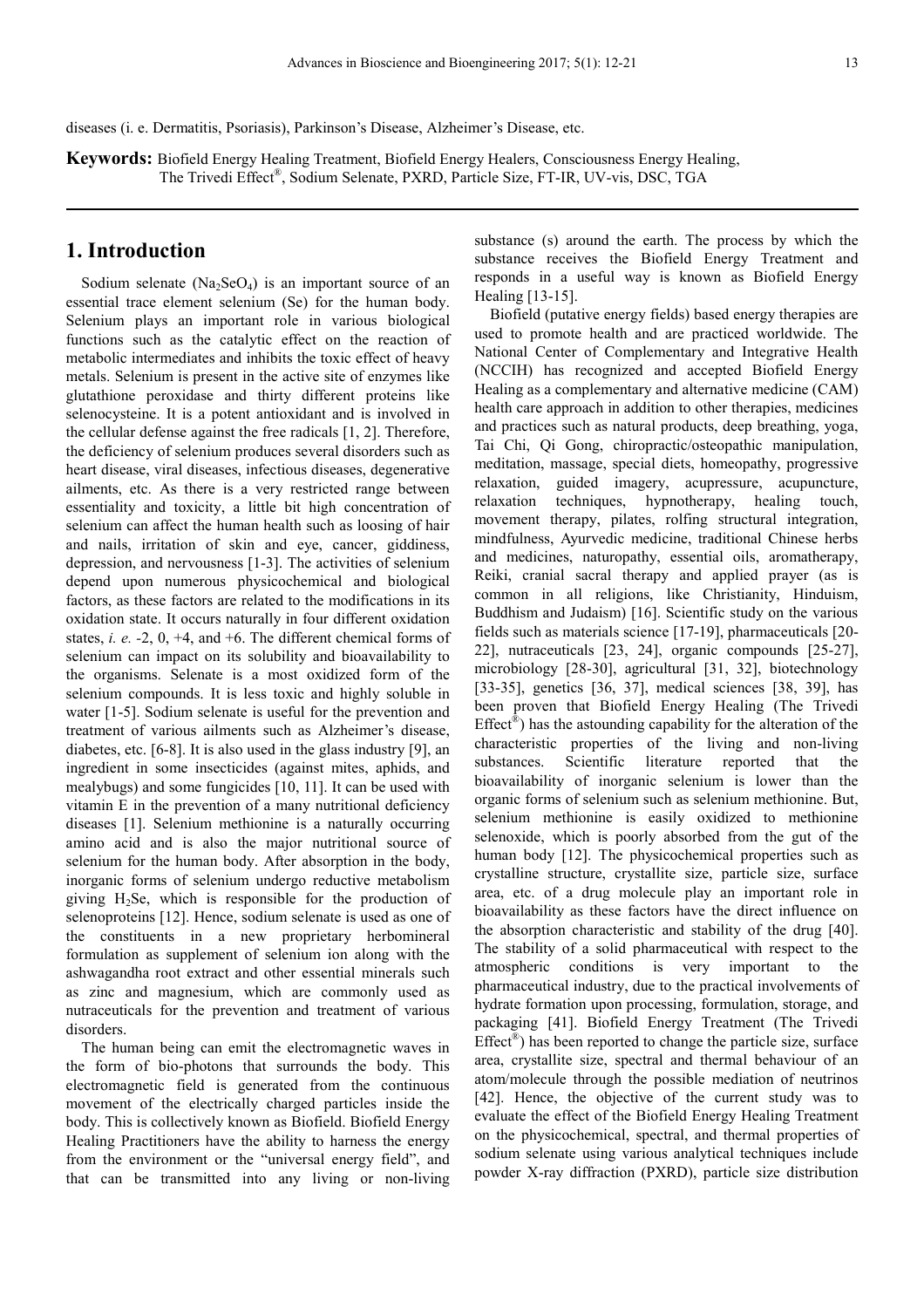analysis (PSD), Fourier transform infrared (FT-IR) spectrometry, ultraviolet-visible (UV-vis) spectroscopy, thermogravimetric analysis (TGA), and differential scanning calorimetry (DSC).

# **2. Materials and Methods**

#### *2.1. Chemicals and Reagents*

Sodium selenate was procured from Alfa Aesar, USA. All other chemicals used in the experiment were of analytical grade available in India.

#### *2.2. Energy of Consciousness Healing Treatment Strategies*

Sodium selenate was one of the components of the herbomineral formulation, and it was used independently for the current analysis. One part of the test compound was treated with the Biofield Energy (The Trivedi Effect®) by renowned Biofield Energy Healers and defined as The Trivedi Effect® - Energy of Consciousness Healing Treated sodium selenate, while the second part of the compound did not receive any sort of treatment and defined as untreated or control sodium selenate. This The Trivedi Effect<sup>®</sup> treatment was provided through a group of eighteen renowned Biofield Energy Healers who participated in this study and performed The Trivedi Effect<sup>®</sup> - Energy of Consciousness Healing Treatment remotely to the test compound. Eleven of the Biofield Energy Healers were located in the U. S. A., four in Canada, one in Ireland, one in the United Kingdom, and one in Russia performed the Biofield Energy Treatment on the test compound that was located in the research laboratory of GVK Biosciences Pvt. Ltd., Hyderabad, India. The Trivedi Effect<sup>®</sup> treatment was provided for 5 minutes through the Healer's Unique Energy Transmission process remotely to the test compound under the laboratory conditions. None of the Biofield Energy Healers in this study visited the laboratory in person, nor had any contact with the test sample. Similarly, the control compound was subjected to "sham" healers for 5 minutes, under the same laboratory conditions. The sham healer did not have any knowledge about The Trivedi Effect® Energy of Consciousness Healing Treatment. After that, the treated and untreated samples were kept in similar sealed conditions were characterized thoroughly by PXRD, PSD, FT-IR, UV-visible spectroscopy, TGA, and DSC analysis.

#### *2.3. Characterization*

#### *2.3.1. Powder X-ray Diffraction (PXRD) Analysis*

The PXRD analysis was accomplished on PANalytical X'pert Pro powder X-ray diffractometer system. The X-ray of wavelength 1.54056 Å was used. The data was collected in the form of a chart of the Bragg angle (2θ) *vs.* intensity, and a detailed table containing information on peak intensity counts, d value  $(A)$ , relative intensity  $(\%)$ , full width half maximum (FWHM)  $(\theta^{\circ})$ . From the XRD results, the crystallite size (G) was calculated using X'pert data collector and X'pert high score plus processing software.

The average crystallite size (G) was calculated from the Scherrer equation (Eq. 1) given below [43, 44]. The method was based on the width of the diffraction patterns obtained in the X-ray reflected the crystalline region.

$$
G = k\lambda / (bCos\theta)
$$
 (1)

Where, k is the equipment constant  $(0.5)$ ,  $\lambda$  is the X-ray wavelength (0.154 nm); b in radians is the full-width at half of the peaks and  $\theta$  the corresponding Bragg angle.

Percent change in crystallite size (G) was calculated using the following equation 2:

% change in crystallite size = 
$$
\frac{[G_{\text{Treated}} - G_{\text{Control}}]}{G_{\text{Control}}}
$$
 × 100 (2)

Where,  $G<sub>control</sub>$  and  $G<sub>treated</sub>$  denote the crystallite size of the control and treated powder samples, respectively.

#### *2.3.2. Particle Size Distribution (PSD) Analysis*

The average particle size and particle size distribution were analyzed using Malvern Mastersizer 2000, UK with a detection range between 0.01 µm to 3000 µm. The sample unit was filled with dispersant medium and operated the stirrer at 2500 rpm. Alignment of the optics was done and taken the background measurement. After the background measurement, the sample was added to the sample unit with constant monitoring the obscuration and stopped the addition of sample when the obscuration reached in between 15% and 20%. When the obscuration was stable, the measurement was taken twice and the average was taken of two measurements. The average histogram of the two measurements was recorded. The print out of the average histogram of the two measurements will be documented. Along with histogram, the data will be presented in the table format which include particle size ( $\mu$ m). Also, the values at below 10% level ( $d_{10}$ ), 50% level  $(d_{50})$ , and 90% level  $(d_{90})$  were calculated from the histogram and the calculations such as surface area  $(m^2/g)$ were done by using software Mastersizer 2000. Percent change in particle size (d) for at below 10% level  $(d_{10})$ , 50% level  $(d_{50})$ , and 90% level  $(d_{90})$  was calculated using following equation 3:

% change in particle size = 
$$
\frac{\text{[dTreated – dcontrol]}{\text{d}_{\text{Control}}}\times 100
$$
 (3)

Where,  $d_{\text{Control}}$  and  $d_{\text{Treated}}$  are the particle size ( $\mu$ m) for at below 10% level (d<sub>10</sub>), 50% level (d<sub>50</sub>), and 90% level (d<sub>90</sub>) of the control and treated samples, respectively.

Percent change in surface area (S) was calculated using following equation 4:

% change in surface area = 
$$
\frac{[S_{\text{Treated}} - S_{\text{Control}}]}{S_{\text{Control}}} \times 100 \text{ (4)}
$$

Where,  $S_{Control}$  and  $S_{Treated}$  are the surface area of the control and treated samples, respectively.

#### *2.3.3. Fourier Transform Infrared (FT-IR) Spectroscopy*

FT-IR spectroscopy of sodium selenate was performed on Spectrum two (Perkin Elmer, USA) Fourier transform infrared spectrometer with the frequency array of 400-4000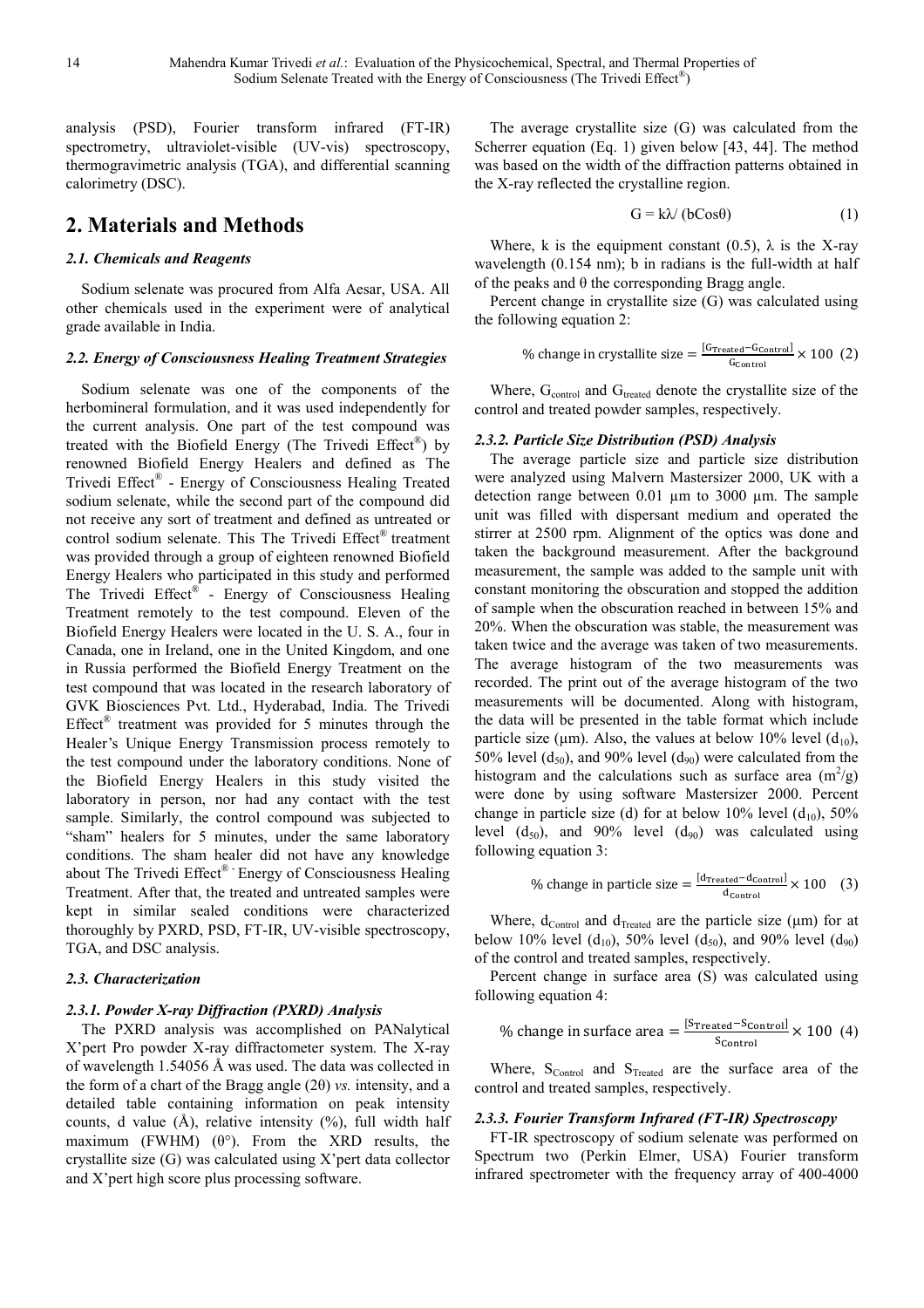cm<sup>-1</sup> by using pressed KBr disk technique.

#### *2.3.4. Ultra Violet-Visible (UV-Vis) Spectroscopy*

The UV-Vis spectral analysis was carried out using Shimadzu UV-2450 with UV Probe, Japan. The spectrum was recorded using 1. cm quartz cell that has a slit width of 1.0nm. The wavelength range chosen for recording the spectra was 190-800 nm. The absorbance spectra (in the range of 0.2 to 0.9) and wavelength of maximum absorbance  $(\lambda_{\text{max}})$  were recorded.

#### *2.3.5. Thermal Gravimetric Analysis (TGA)*

The analysis was performed using Instrument TGA Q50 (TA Instruments, USA) thermo gravimetric analysis at a heating rate of 10°C/min from room temperature *i.e.* 30°C to 900°C under the nitrogen atmosphere, 11.86 mg of samples were taken on the Platinum pan. In TGA, the weight loss for each step was recorded in grams as well as in percent loss with respect to the initial weight. Also, the onset, endset, and peak temperature for each step were recorded in TGA. Percent change in weight loss (W) was calculated using following equation 5:

% change in weight loss = 
$$
\frac{[W_{\text{Treated}} - W_{\text{Control}}]}{W_{\text{Control}}}
$$
 × 100 (5)

Where,  $W_{Control}$  and  $W_{Treated}$  are the weight loss of the control and treated samples, respectively.

#### *2.3.6. Differential Scanning Calorimetry (DSC)*

The analysis was performed using the DSC Q20 (TA Instruments, USA) differential scanning calorimeter.2.70 mg of sample was weighed and sealed in aluminium pans and equilibrated at 25°C and heated up to 600°C at the heating rate of 10°C/min under nitrogen gas as purge atmosphere with the flow rate of 50 mL/min. The value for onset, endset, peak temperature, peak height (mJ or mW), peak area, and change in heat (J/g) for each peak was recorded. Percent change in melting point (T) was calculated using following equation 6:

% change in melting point = 
$$
\frac{[\text{Tr}_{\text{reated}} - \text{Tortrol}]}{\text{T}_{\text{Control}}} \times 100 \qquad (6)
$$

Where,  $T_{Control}$  and  $T_{Treated}$  are the melting point of the control and treated samples, respectively.

Percent change in latent heat of fusion (∆H) was calculated using following equation 7:

% change in Latent heat of fusion = 
$$
\frac{[A H_{Treated} - A H_{Control}]}{A H_{Control}} \times 100
$$
 (7)

Where,  $\Delta H_{\text{Control}}$  and  $\Delta H_{\text{Treated}}$  are the latent heat of fusion of the control and treated samples, respectively.

## **3. Results and Discussion**

#### *3.1. Powder X-Ray Diffraction (PXRD) Analysis*

Powder X-ray diffraction analysis was conducted to analyse the crystalline pattern of the control and treated samples of sodium selenate (Figure 1 and Table 1). Diffractogram of the control sodium selenate showed the peaks at Bragg's angle (2θ) equal to 18.51°, 22.62°, 27.38°, 28.50°, 31.14°, 32.74°, 34.41°, 37.33°, 45.18°, 46.01, 47.49°, and 48.92°. Similarly, the diffractogram of the treated sodium selenate exhibited the peaks at 2θ equal to 18.64°, 22.75°, 27.51°, 28.63°, 31.27°, 32.87°, 34.53°, 37.46°, 45.30°, 46.13, 47.61°, and 49.04°. The PXRD diffractograms showed the sharp and intense peaks in both the samples and no broadening of peaks were evident, which indicated that both the samples were crystalline in nature. However, the diffractogram of the treated sodium selenate showed the peaks with increased intensity compared with the control sample (Table 1).



*Figure 1. PXRD diffractograms of the control and Biofield Energy Treated sodium selenate.*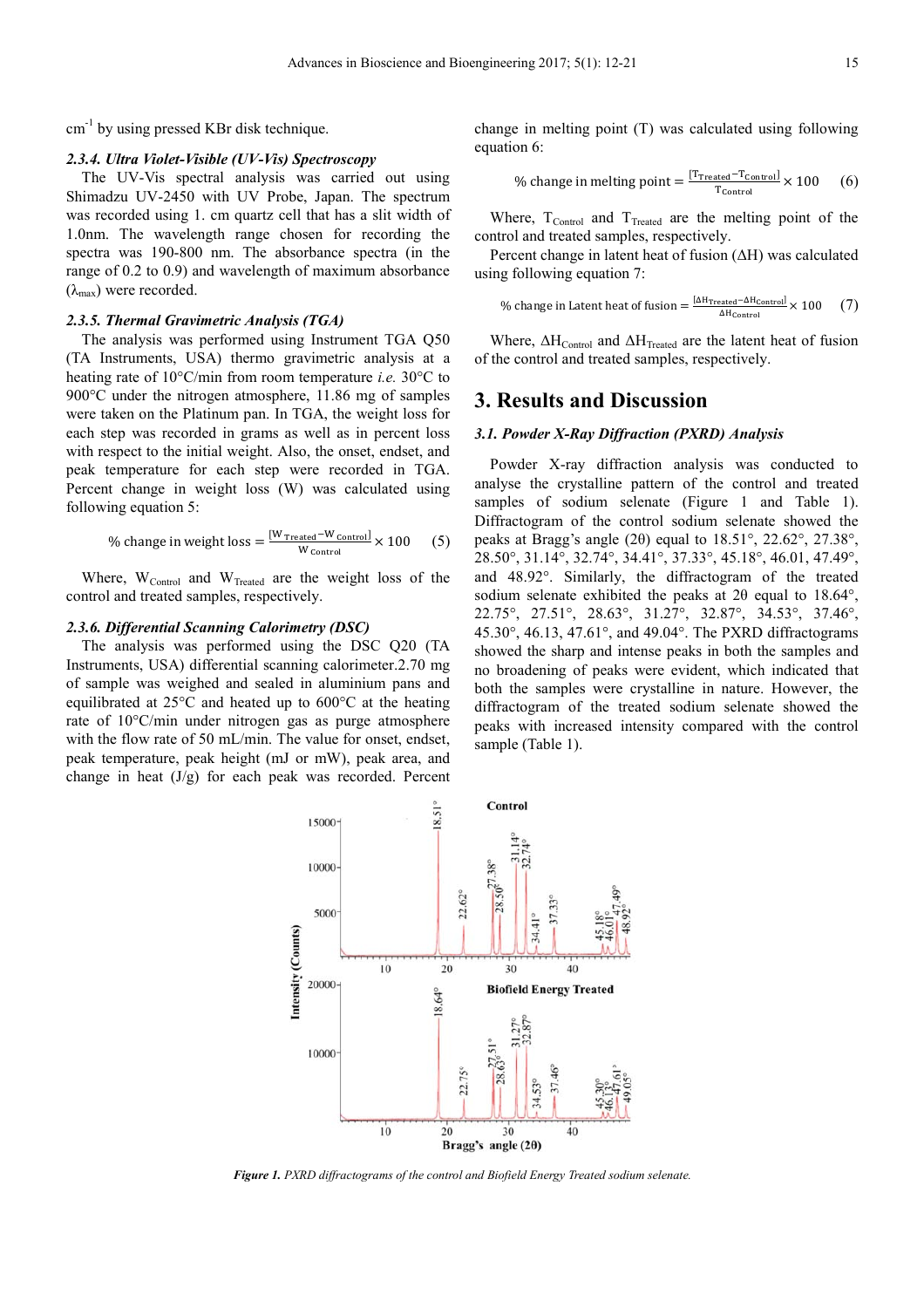| Entry no       | Bragg angle $(^{\circ}2\theta)$ |                | <b>Relative Intensity (%)</b> |                | <b>FWHM</b> $(^{\circ}2\theta)$ |                | Crystallite size (G, nm) |                |                         |
|----------------|---------------------------------|----------------|-------------------------------|----------------|---------------------------------|----------------|--------------------------|----------------|-------------------------|
|                | Control                         | <b>Treated</b> | Control                       | <b>Treated</b> | Control                         | <b>Treated</b> | Control                  | <b>Treated</b> | $%$ change <sup>a</sup> |
|                | 18.51                           | 18.64          | 100.00                        | 100.00         | 0.1004                          | 0.1171         | 44.42                    | 38.09          | $-14.25$                |
| $\overline{2}$ | 22.62                           | 22.75          | 23.26                         | 20.12          | 0.1338                          | 0.1338         | 33.55                    | 33.56          | 0.03                    |
| 3              | 27.38                           | 27.51          | 52.13                         | 48.58          | 0.1171                          | 0.1338         | 38.69                    | 33.87          | $-12.46$                |
| $\overline{4}$ | 28.50                           | 28.63          | 31.81                         | 30.69          | 0.1004                          | 0.1171         | 45.24                    | 38.80          | $-14.24$                |
| 5              | 31.14                           | 31.27          | 73.67                         | 68.97          | 0.1338                          | 0.1171         | 34.16                    | 39.04          | 14.29                   |
| 6              | 32.74                           | 32.87          | 67.59                         | 71.83          | 0.1338                          | 0.1004         | 34.29                    | 45.72          | 33.33                   |
|                | 34.41                           | 34.53          | 6.92                          | 6.52           | 0.1338                          | 0.1338         | 34.45                    | 34.46          | 0.03                    |
| 8              | 37.33                           | 37.46          | 21.10                         | 21.92          | 0.1506                          | 0.1338         | 30.86                    | 34.75          | 12.61                   |
| 9              | 45.18                           | 45.30          | 7.89                          | 6.10           | 0.1673                          | 0.2007         | 28.51                    | 23.77          | $-16.63$                |
| 10             | 46.01                           | 46.13          | 6.16                          | 5.53           | 0.1673                          | 0.1171         | 28.60                    | 40.87          | 42.90                   |
| 11             | 47.49                           | 47.61          | 27.10                         | 21.59          | 0.1004                          | 0.1004         | 47.92                    | 47.94          | 0.04                    |
| 12             | 48.92                           | 49.05          | 13.38                         | 13.01          | 0.1224                          | 0.1428         | 39.53                    | 33.90          | $-14.24$                |
| 13             | Average crystallite size        |                |                               |                |                                 |                | 36.69                    | 37.06          | 1.01                    |

*Table 1. PXRD data for the control and Biofield Energy Treated sodium selenate.* 

FMHM: Full width at half maximum, <sup>a</sup> denotes the percentage in the crystallite size of Biofield Energy Treated sample with respect to the control sample.

The most intense peaks were observed at 2θ equal to 18.51° and 18.64° in the control and treated diffractograms, respectively (Table 1, entry 1). It indicated that the relative intensities of PXRD peaks were altered in the treated sodium selenate compared with the control sample. The changes in crystal morphology cause the alteration in relative intensities of the peaks [44]. Thus, it is presumed that the energy transferred through The Trivedi Effect® - Biofield Energy Treatment probably altered the shape and size of molecules of the treated sample and that might be responsible for the alteration in relative intensities in the treated sample compared with the control sample. The average crystallite size was calculated using Scherrer equation [43]. The PXRD analysis of the treated sample showed the significant alteration of the crystallite size in the range of -16.63% to 42.90% compared with the control sample. The crystallite size of the treated zinc chloride at 2θ equal to nearly 18.64°, 27.51°, 28.63°, 45.30° and 49.05° (Table 1; entry 1, 3, 4, 9, and 12) were significantly decreased in the range of 12.46% to 16.63% compared with the control sample. Consequently, the crystallite size of the treated zinc chloride at 2θ equal to 22.75°, 31.27°, 32.87°, 34.53°, 37.46°, 46.13, and 47.61, were increased in the range of 0.04% to 42.9% compared with the control sample (Table 1; entry 2, 5, 6, 7, 8, 10, and 11). Overall, the average crystallite size of the treated sodium selenate was increased by 1.01% compared with the control sample. As per the literature, the increase in the lattice strain may reduce the crystallite size of the sample [45]. Therefore, it can be hypothesized that The Trivedi Effect® - Biofield Energy Treatment might induce some lattice strain within the treated molecules of sodium selenate, resulting in fracture of grains into sub-grains that could lead to the decrease in the crystallite size of the treated sample compared with the control sample. Alteration in crystallite size of the treated sample might have the influence on its solubility profile compared with the control sample.

#### *3.2. Particle Size Distribution (PSD) Analysis*

Particle sizes of the control and treated sodium selenate were investigated, and the results are presented in Table 2. It

was observed that The Trivedi Effect® - Biofield Energy Treatment has significantly decreased the average particle size  $d_{10}$ ,  $d_{50}$ , and  $d_{90}$  value of sodium selenate with respect to the control sample. The sizes at below  $10\%$  level (d<sub>10</sub>),  $50\%$ level  $(d_{50})$ , and 90% level  $(d_{90})$  were decreased significantly by 6.14%, 16.56%, and 18.82%, respectively in the treated sample compared with the control sample. The control sample exhibited the surface area of  $0.57 \text{m}^2/\text{g}$  and it was increased to  $0.63 \text{ m}^2/\text{g}$  in the treated sodium selenate. The results indicated a significant increase in surface area by 10.52% in the treated sample compared with the control sample. The particle size and the surface area have the major influence on solubility, absorption, dissolution, and bioavailability of the nutraceutical/pharmaceutical compounds [46]. The surface energy is the driving factor for dissolution efficiency and surface energy was mainly influenced by surface area and chemical affinity [47, 48]. Thus, it is predicted that The Trivedi Effect® - Biofield Energy Treated sodium selenate might be absorbed in faster rate from the gut and thus, can offer more bioavailability compared with the untreated sample.

*Table 2. Particle size data (d10, d50, and d90) and surface area of the control and Biofield Energy Treated sodium selenate.* 

| <b>Test Item</b>           | $d_{10}$ (um) |          |          | $d_{50}$ (µm) $d_{90}$ (µm) Surface area (m <sup>2</sup> /g) |
|----------------------------|---------------|----------|----------|--------------------------------------------------------------|
| Control                    | 4.428         | 18.876   | 58.456   | 0.57                                                         |
| Biofield Energy<br>Treated | 4.156         | 15.751   | 47.455   | 0.63                                                         |
| $%$ Change <sup>a</sup>    | $-6.14$       | $-16.56$ | $-18.82$ | 10.52                                                        |

 $a$  denotes the percentage change in the particle size data ( $d_{10}$ ,  $d_{50}$ , and  $d_{90}$ ) and surface area of Biofield Energy Treated sample with respect to the control sample.

#### *3.3. Fourier Transform Infrared (FT-IR) Spectroscopy*

The FT-IR spectra of the control and Biofield Energy Treated samples of sodium selenate are presented in Figure 2. The spectra showed the O-H stretching vibration at  $3453 \text{cm}^{-1}$ and  $3439 \text{ cm}^{-1}$  and bending vibration at  $1721 \text{ cm}^{-1}$  and  $1723$ cm-1 in the control and treated samples, respectively. It is due to the water molecules, which are incorporated into the lattice structure of the crystalline inorganic compounds produced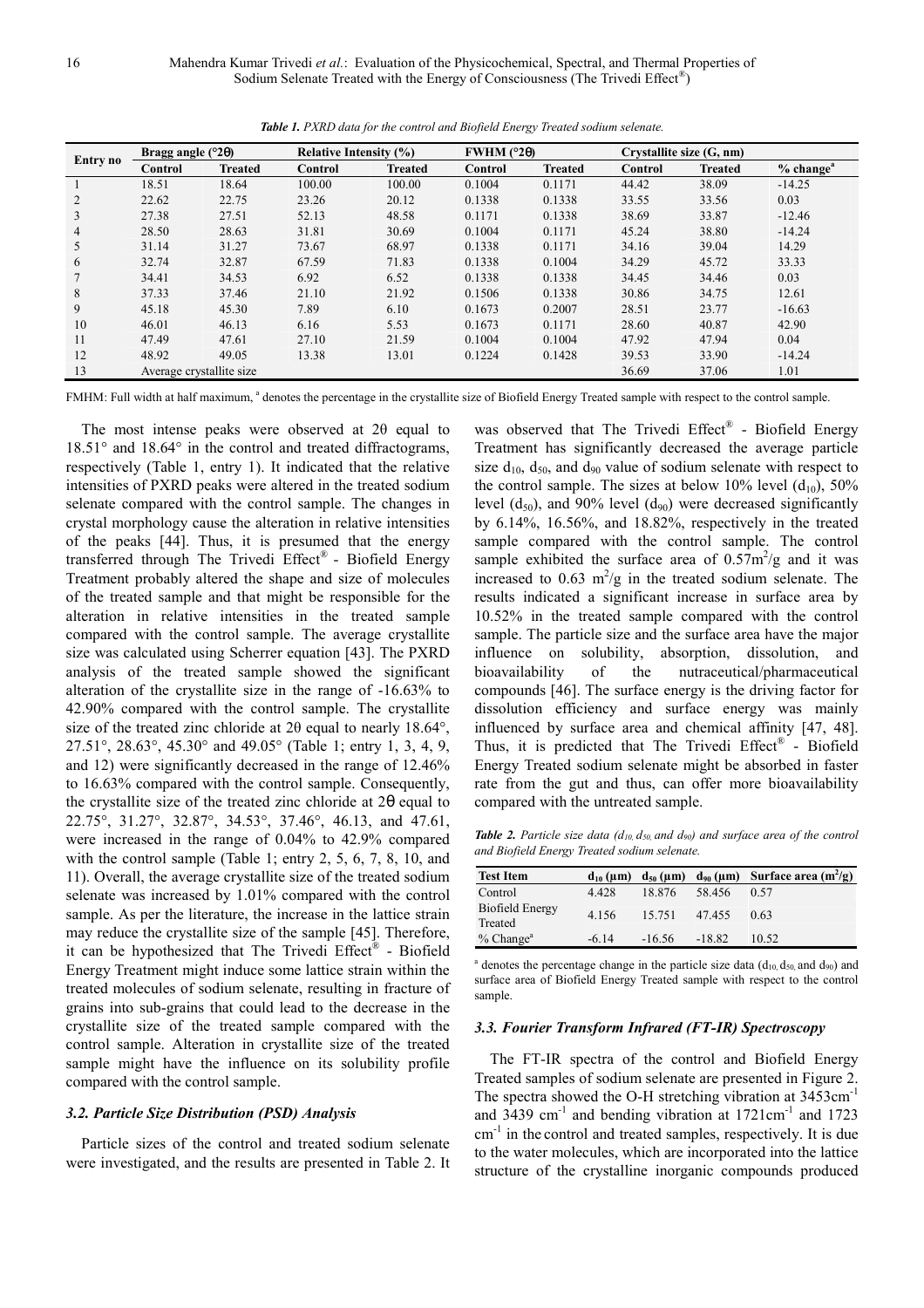the characteristic absorption bands [49, 50]. According to the literature, the FT-IR of metal oxide (*i. e.* Zn=O) shows the peak in the range of 1010-850  $cm^{-1}$  (stretching) [51]. The spectra showed the sharp and strong peak at 888 cm<sup>-1</sup> and  $887 \text{ cm}^{-1}$  (Figure 2) due to the Se-O stretching in the fingerprint region for both the control and treated samples of sodium selenate, respectively. The fingerprint region of the treated sample was remained same as it was in the control sample. The analysis revealed that structure integrity of the treated sodium selenate remained unaffected with respect to the control sample.

#### *3.4. Ultra Violet-Visible (UV-Vis) Spectroscopy*

The UV-visible spectra of the control and treated samples

(Figure 3) showed the maximum absorbance ( $\lambda_{\text{max}}$ ) at 204.8 nm and 204.9 nm respectively, which showed a minor shift of absorbance maxima from 2.4626 in control to 2.5152 in the treated sample. The UV-visible absorbance occurred due to excitation of electrons from highest energy occupied molecular orbital (HOMO) to lowest energy unoccupied molecular orbital (LUMO) [52-54]. It indicated that the energy gap between the HOMO and LUMO in the treated sample was similar compared with the control sample. The UV-visible analysis exhibited no change in the  $\lambda_{\text{max}}$  of the treated sodium selenate compared with the control sample. It is anticipated that the structural configuration of the sodium selenate remained unchanged due to The Trivedi Effect® -Biofield Energy Treatment.



*Figure 2. FT-IR spectra of the control and Biofield Energy Treated sodium selenate.* 

#### *3.5. Thermogravimetric Analysis (TGA)*

The TGA thermograms of the both control and treated samples and their thermal analysis data are shown in Figure 4 and Table 3, respectively. The TGA thermograms of control and treated samples were exhibited two steps of thermal degradation. The control and treated samples had lost weight by 6.87% and 6.95%, respectively of their total original weight during the thermal degradation process. The total weight loss was slightly increased by 1.16% in the treated sodium selenate compared with the control sample.

*Table 3. Thermal degradation data of the control and Biofield Energy Treated sodium selenate.* 

|                                  |               | Temperature (°C) % Weight loss<br>Control Treated Control Treated % Change |                 |      |  |
|----------------------------------|---------------|----------------------------------------------------------------------------|-----------------|------|--|
| <b>S. No.</b>                    |               |                                                                            |                 |      |  |
| $1st$ step of degradation 101.01 | $104.45$ 0.14 |                                                                            | 0 <sup>14</sup> | 0.00 |  |
| $2nd$ step of degradation 896.18 | 896.04        | 6.73                                                                       | 6.81            | 119  |  |
| Total weight loss                |               | 6.87                                                                       | 695             | 116  |  |

<sup>a</sup> denotes the percentage change in the weight loss of Biofield Energy Treated sample with respect to the control sample.

#### *3.6. Differential Scanning Calorimetry (DSC) Analysis*

Measurement of melting point and latent heat of fusion (∆H) of the control and treated samples of sodium selenate were performed using DSC analysis (Figure 5 and Table 4). The onset and endset temperatures of the control sample were 584.08 and 595.66°C, respectively, whereas these temperatures were found in the treated sample at 584.18 °C and 596.19°C, respectively. The melting point of the treated sodium selenate (588.69°C) was decreased slightly by 0.02% compared with the control sample (588.82°C). The latent heat of fusion was significantly increased by 6.37% in the treated sample (103.4 J/g) compared with the control sample  $(97.21 \text{ J/g})$ . Thus, the treated sodium selenate needed more energy in the form of latent heat of fusion in order to undergo the process of melting after Biofield Energy Treatment [55]. It is hypothesized that the Biofield Energy Healing might induce the intermolecular force in the Biofield Energy Treated sodium selenate molecules, which possibly cause the elevation of the latent heat of fusion.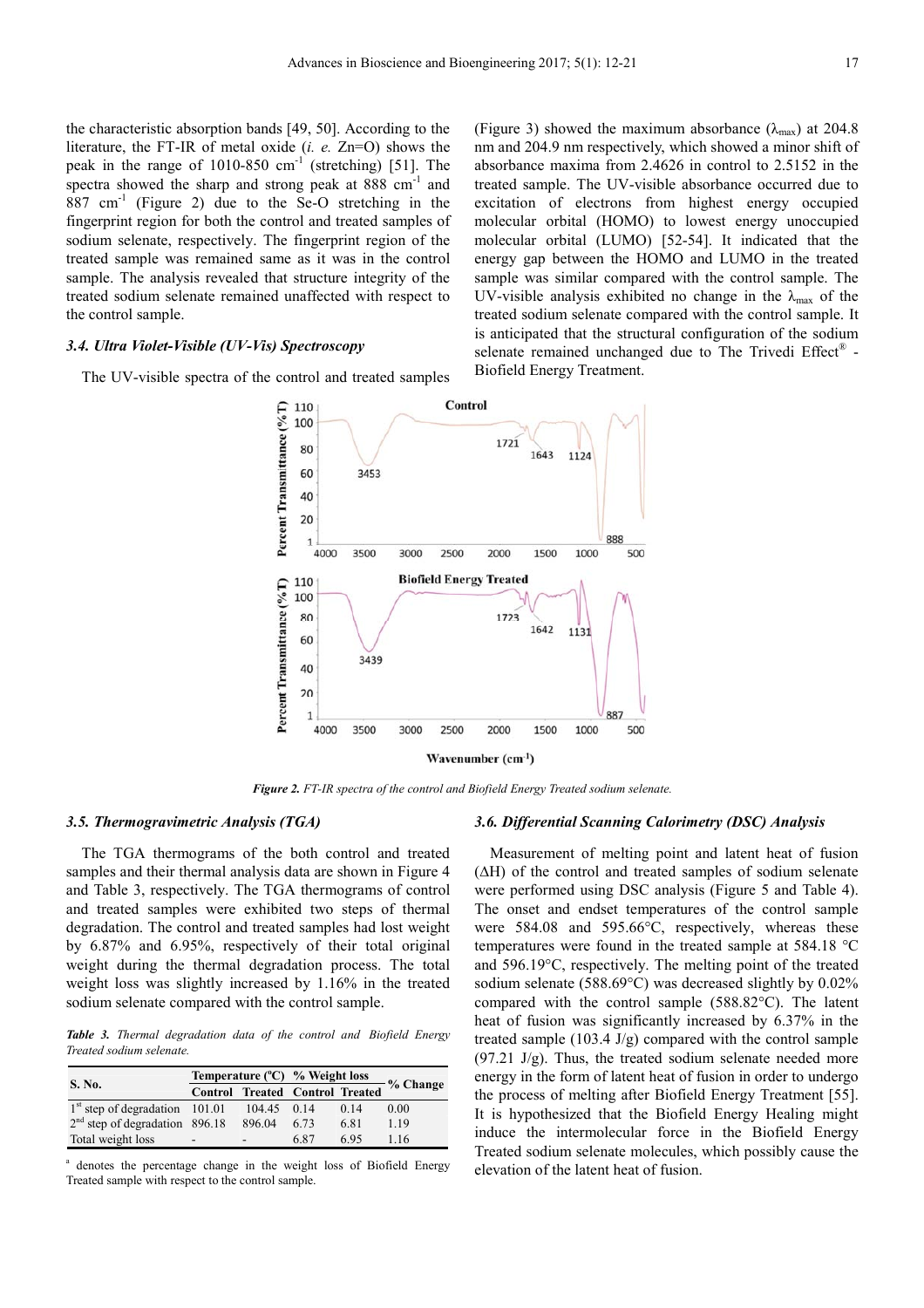

*Figure 3. UV-vis spectra of the control and Biofield Energy Treated sodium selenate.* 



*Figure 4. TGA thermograms of the control and Biofield Energy Treated sodium selenate.* 



*Figure 5. DSC thermograms of the control and Biofield Energy Treated sodium selenate.* 

*Table 4. The latent heat of fusion (J/G) and melting point (°C) values of the control and Biofield Energy Treated sodium selenate.* 

| Sample                              | Latent heat of fusion ( $\Delta H$ ) J/g | <b>Onset melting temperature</b><br>) °C<br>1 onset) | Peak melting temperature<br>$\mathrm{T_{\mathrm{peak}}}$ ) °C | <b>Endset melting</b><br>temperature $(T_{endset})$ °C |
|-------------------------------------|------------------------------------------|------------------------------------------------------|---------------------------------------------------------------|--------------------------------------------------------|
| Control                             | 97.21                                    | 584.08                                               | 588.82                                                        | 595.66                                                 |
| Trivedi Effect <sup>®</sup> Treated | 103.4                                    | 584.18                                               | 588.69                                                        | 596.19                                                 |
| $%$ Change <sup>a</sup>             |                                          | 0.02                                                 | $-0.02$                                                       | 0.09                                                   |

T<sub>onset</sub>: Onset melting temperature, T<sub>peak</sub>: Peak melting temperature, T<sub>endset</sub>: Endset melting temperature, ΔH: Latent heat of fusion, <sup>a</sup> denotes the percentage change of Biofield Energy Treated sample with respect to the control sample.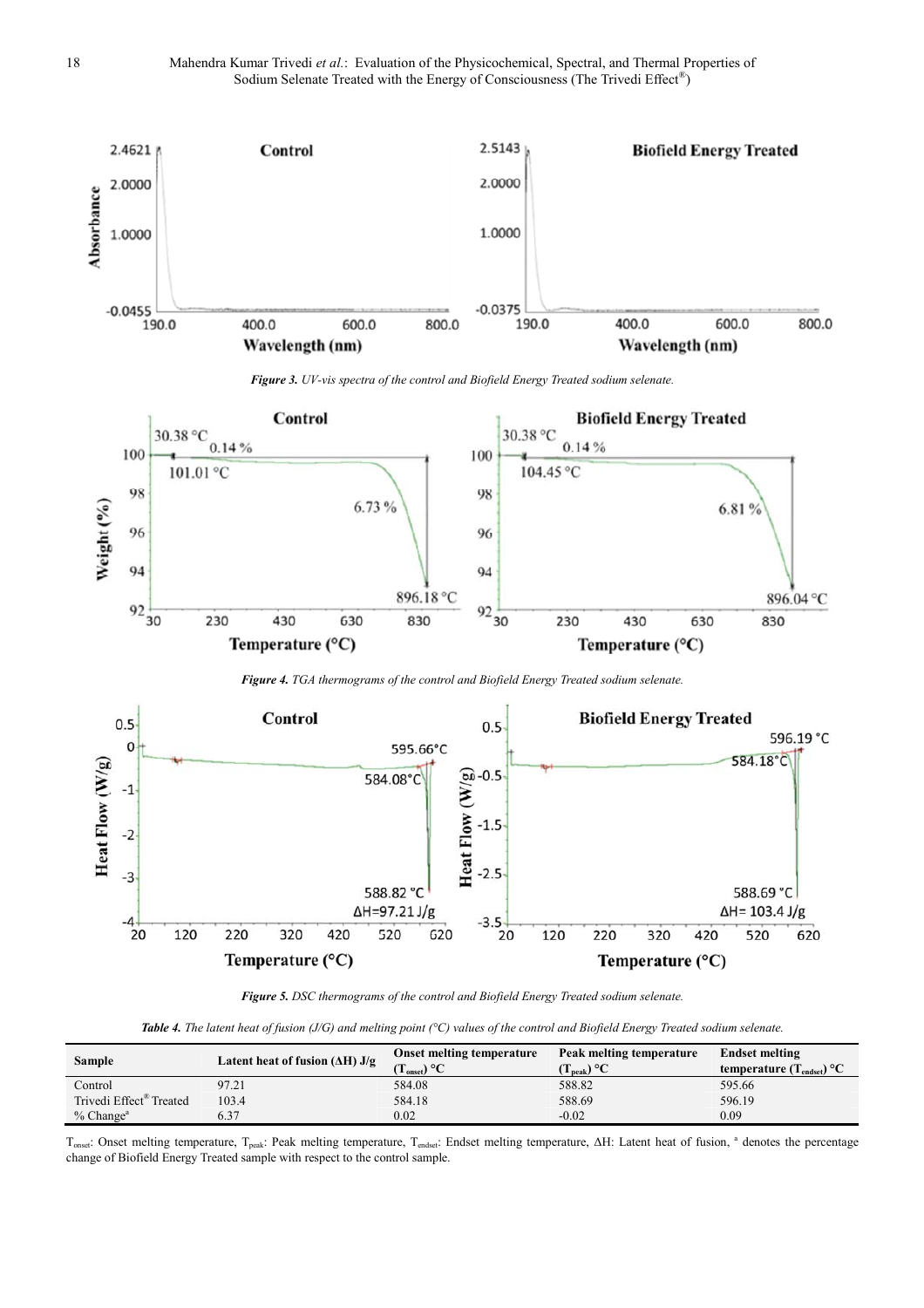### **4. Conclusions**

The Trivedi Effect® - Energy of Consciousness (Biofield Energy Healing) has shown significant impact on the physicochemical and thermal properties of sodium selenate. The PXRD analysis of the treated sample showed the significant alteration of the crystallite size in the range of - 16.63% to 42.9% compared with the control sample. However, the average crystallite size of the treated sodium selenate was altered compared with the control sample. Particle size at  $d_{10}$ ,  $d_{50}$  and  $d_{90}$  was significantly decreased by 6.14%, 16.56%, and 18.82%, respectively in the treated sample compared with the control sample. Consequently, the surface area of the treated sodium selenate was significantly increased by 10.52% compared with the control sample. The TGA analysis of the control and treated samples exhibited two steps of thermal degradation, and the total weight loss was increased by 1.16% in the treated sample compared with the control sample. The DSC analysis revealed a significant elevation of the latent heat of fusion (∆H) by 6.37% in the treated sodium selenate compared with the control sample. Therefore, the treated sodium selenate would be thermally more stable and advantageous in the long-term storage stability compared with the control sample. The Trivedi Effect® - Biofield Energy Healing Treatment has shown an impact on the reduction in the particle size, an increase in the surface area and increase in the latent heat of fusion of sodium selenate. Hence, The Trivedi Effect<sup>®</sup>, a new proprietary method that can be used to enhance the bioavailability of sodium selenate through changing the physicochemical and thermal properties. Thus, The Trivedi Effect<sup>®</sup> Energy Healing, could be a useful approach in the design of better nutraceutical and/or pharmaceutical formulations that can offer significant therapeutic responses against various diseases such as diabetes mellitus, allergies and septic shock; stress-related disorders like sleep disorder, insomnia, anxiety, depression, Attention Deficit Disorder (ADD), Attention Deficit Hyperactive Disorder (ADHD), mental restlessness (mind chattering), brain frog, low libido, impotency, lack of motivation, mood swings, fear of the future, confusion, migraines, headaches, forgetfulness, overwhelm, loneliness, worthlessness, indecisiveness, frustration, irritability, chronic fatigue, obsessive/compulsive behavior and panic attacks; inflammatory diseases and immunological disorders like Lupus, Systemic Lupus Erythematosus, Hashimoto Thyroiditis, Type 1. Diabetes, Asthma, Chronic peptic ulcers, Tuberculosis, Hepatitis, Chronic active hepatitis, Celiac Disease (gluten-sensitive enteropathy), Addison Disease, Crohn's disease, Graves' Disease, Pernicious and Aplastic Anemia, Sjogren Syndrome, Irritable Bowel Syndrome (IBS), Multiple Sclerosis, Rheumatoid arthritis, Chronic periodontitis, Ulcerative colitis, Chronic sinusitis, Myasthenia Gravis, Atherosclerosis, Vasculitis, Dermatitis, Diverticulitis, Rheumatoid Arthritis, Reactive Arthritis, Alopecia Areata, Psoriasis, Scleroderma, Fibromyalgia, Chronic Fatigue

Syndrome and Vitiligo; aging-related diseases like cardiovascular disease, arthritis, cancer, Alzheimer's disease, dementia, cataracts, osteoporosis, diabetes, hypertension, glaucoma, hearing loss, Parkinson's Disease, Huntington's Disease, Prion Disease, Motor Neurone Disease, Spinocerebellar Ataxia, Spinal muscular atrophy, Amyotrophic lateral sclerosis, Friedreich's Ataxia and Lewy Body Disease, chronic infections and much more.

## **Abbreviations**

DSC: Differential scanning calorimetry, FT-IR: Fourier transform infrared, FWHM: Full width half maximum, ∆H: Latent heat of fusion, HOMO: Highest energy occupied molecular orbital, LUMO: Lowest energy unoccupied molecular orbital, PSD: Particle size distribution, Tonset: Onset melting temperature,  $T_{peak}$ : Peak melting temperature, Tendset: Endset melting temperature, TGA: Thermogravimetric analysis, UV-vis: Ultra-violet Visible spectroscopy, PXRD: Powder X-ray diffraction

# **Acknowledgements**

The authors are grateful to GVK Biosciences Pvt. Ltd., Hyderabad, India, Trivedi Science, Trivedi Global, Inc. and Trivedi Master Wellness for their support throughout the work.

### **References**

- [1] Basnayake RST (2001) Inorganic selenium and tellurium speciation in aqueous medium of biological samples, Master of Science (Chemistry), December 2001, Sam Houston State University, Huntsville, Texas, 60 pp.
- [2] Soruraddin MH, Heydari R, Puladvand M, Zahedi MM (2011) A new spectrophotometric method for determination of selenium in cosmetic and pharmaceutical preparations after preconcentration with cloud point extraction. Int J Anal Chem 2011: 729651.
- [3] UmyFsová D, Vítová M, Doušková I, Bišová K, Hlavová M, Čížková M, Machát J, Doucha J, Zachleder V (2009) Bioaccumulation and toxicity of selenium compounds in the green alga *Scenedesmus quadricauda*. BMC Plant Biol 9: 58.
- [4] Gonzalez CM, Hernandez J, Peralta-Videa JR, Botez CE, Parsons JG, Gardea-Torresdey JL (2012) Sorption kinetic study of selenite and selenate onto a high and low pressure aged iron oxide nanomaterial. J Hazard Mater 211-212: 138- 145.
- [5] Sabaty M, Avazeri C, Pignol D, Vermeglio A (2001) Characterization of the reduction of selenate and tellurite by nitrate reductases. Appl Environ Microbiol 67: 5122-5126.
- [6] Van Eersel J, Ke YD, Liu X, Delerue F, Kril JJ, Götz J, Ittner LM (2010) Sodium selenate mitigates tau pathology, neurodegeneration, and functional deficits in Alzheimer's disease models. Proc Natl Acad Sci USA 107: 13888-13893.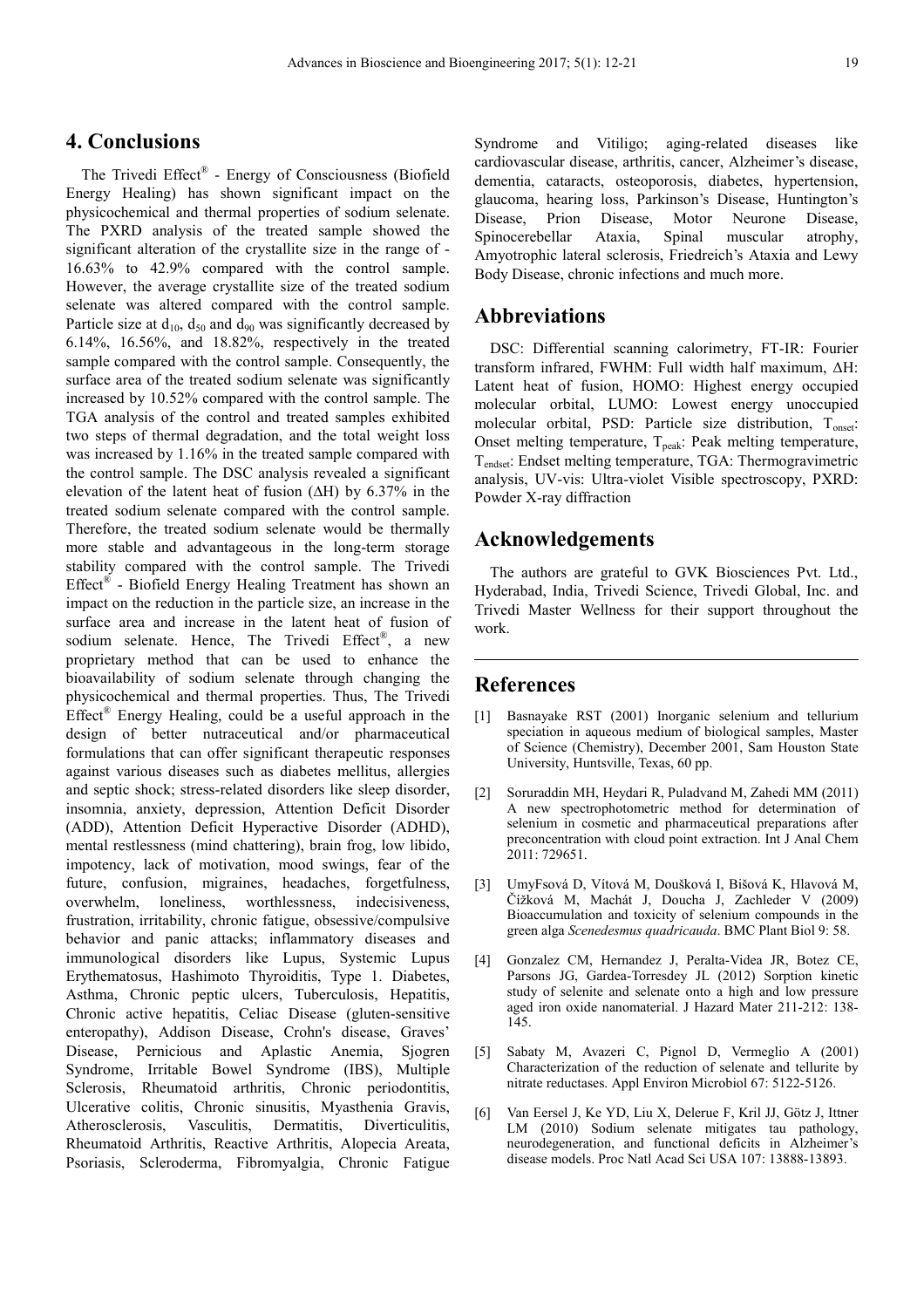- [7] Salama RM, Schaalan MF, Elkoussi AA, Khalifa AE (2013) Potential utility of sodium selenate as an adjunct to metformin in treating type II diabetes mellitus in rats: A perspective on protein tyrosine phosphatase. Biomed Res Int 2013: 231378.
- [8] Chen P, Wang L, Wang Y, Li S, Shen L, Liu Q, Ni J (2014) Phosphoproteomic profiling of selenate-treated Alzheimer's disease model cells. PLoS ONE 9: e113307.
- [9] https://en.ikipedia.org/wiki/Sodium\_selenate.
- [10] Krieger RI (2001) Handbook of Pesticide Toxicology, 2<sup>nd</sup> Edn, Volume 1; Academic Press: San Diego, CA.
- [11] Hanson B, Lindblom SD, Loeffler ML, Pilon-Smits E (2004) Selenium protects plants from phloem-feeding aphids due to both deterrence and toxicity. New Phytologist 162: 655-662.
- [12] Haug A, Graham RD, Christophersen OA, Lyons GH (2007) How to use the world's scarce selenium resources efficiently to increase the selenium concentration in food. Microb Ecol Health Dis 19: 209-228.
- [13] Rubik B (2002) The biofield hypothesis: Its biophysical basis and role in medicine. J Altern Complement Med 8: 703-717.
- [14] Rivera-Ruiz M, Cajavilca C, Varon J (2008) Einthoven's string galvanometer: The first electrocardiograph. Tex Heart Inst J 35: 174-178.
- [15] Nemeth L (2008) Energy and biofield therapies in practice. Beginnings 28: 4-5.
- [16] Koithan M (2009) Introducing complementary and alternative therapies. J Nurse Pract 5: 18-20.
- [17] Trivedi MK, Branton A, Trivedi D, Nayak G, Panda P, Jana S (2016) Isotopic abundance ratio analysis of 1, 2, 3 trimethoxybenzene (TMB) after biofield energy treatment (The Trivedi Effect<sup>®</sup>) using gas chromatography-mass spectrometry. American Journal of Applied Chemistry 4: 132-140.
- [18] Trivedi MK, Branton A, Trivedi D, Nayak G, Sethi KK, Jana S (2016) Gas chromatography-mass spectrometry based isotopic abundance ratio analysis of biofield energy treated methyl-2-napthylether (Nerolin). American Journal of Physical Chemistry 5: 80-86.
- [19] Trivedi MK, Branton A, Trivedi D, Nayak G, Sethi KK, Jana S (2016) Evaluation of isotopic abundance ratio in biofield energy treated nitrophenol derivatives using gas chromatography-mass spectrometry. American Journal of Chemical Engineering 4. 68-77.
- [20] Trivedi MK, Branton A, Trivedi D, Nayak G, Bairwa K, Jana S (2015) Spectroscopic characterization of disulfiram and nicotinic acid after biofield treatment. J Anal Bioanal Tech 6: 265.
- [21] Trivedi MK, Patil S, Shettigar H, Bairwa K, Jana S (2015) Effect of biofield treatment on spectral properties of paracetamol and piroxicam. Chem Sci J 6: 98.
- [22] Trivedi MK, Patil S, Shettigar H, Bairwa K, Jana S (2015) Spectroscopic characterization of biofield treated metronidazole and tinidazole. Med chem 5: 340-344.
- [23] Trivedi MK, Tallapragada RM, Branton A, Trivedi D, Nayak G, Latiyal O, Mishra RK, Jana S (2015) Physicochemical characterization of biofield treated calcium carbonate powder. American Journal of Health Research 3: 368-375.
- [24] Trivedi MK, Tallapragada RM, Branton A, Trivedi D, Nayak G, Latiyal O, Jana S (2015) Physical, atomic and thermal properties of biofield treated lithium powder. J Adv Chem Eng 5. 136.
- [25] Trivedi MK, Branton A, Trivedi D, Nayak G, Bairwa K, Jana S (2015) Spectroscopic characterization of disodium hydrogen orthophosphate and sodium nitrate after biofield treatment. J Chromatogr Sep Tech 6: 282.
- [26] Trivedi MK, Branton A, Trivedi D, Nayak G, Bairwa K, Jana S (2015) Fourier transform infrared and ultraviolet-visible spectroscopic characterization of ammonium acetate and ammonium chloride: An impact of biofield treatment. Mod Chem appl 3. 163.
- [27] Trivedi MK, Branton A, Trivedi D, Nayak G, Bairwa K, Jana S (2015) Impact of biofield treatment on spectroscopic and physicochemical properties of *p*-nitroaniline. Insights in Analytical Electrochemistry 1: 1-8.
- [28] Trivedi MK, Patil S, Shettigar H, Mondal SC, Jana S (2015) *In vitro* evaluation of biofield treatment on *Enterobacter cloacae*: Impact on antimicrobial susceptibility and biotype. J Bacteriol Parasitol 6. 241.
- [29] Trivedi MK, Patil S, Shettigar H, Mondal SC, Jana S (2015) Evaluation of biofield modality on viral load of Hepatitis B and C viruses. J Antivir Antiretrovir 7. 083-088.
- [30] Trivedi MK, Branton A, Trivedi D, Nayak G, Gangwar M, Jana S (2015) Improved susceptibility pattern of antimicrobials using vital energy treatment on *Shigella sonnei*. American Journal of Internal Medicine 3. 231-237.
- [31] Trivedi MK, Branton A, Trivedi D, Nayak G, Mondal SC, Jana S (2015) Morphological characterization, quality, yield and DNA fingerprinting of biofield treated alphonso mango (*Mangifera indica* L.). Journal of Food and Nutrition Sciences 3: 245-250.
- [32] Trivedi MK, Branton A, Trivedi D, Nayak G, Mondal SC, Jana S (2015) Evaluation of plant growth regulator, immunity and DNA fingerprinting of biofield treated mustard seeds (*Brassica juncea*). Agriculture, Forestry and Fisheries 4: 269- 274.
- [33] Trivedi MK, Branton A, Trivedi D, Nayak G, Singh R, Jana S (2015) Physicochemical and spectroscopic characterization of biofield treated gerbera multiplication medium. Plant 3: 57-63.
- [34] Trivedi MK, Branton A, Trivedi D, Nayak G, Mishra RK, Jana S (2015) Characterization of physical, thermal and spectral properties of Biofield Treated date palm callus initiation medium. International Journal of Nutrition and Food Sciences 4: 660-668.
- [35] Trivedi MK, Branton A, Trivedi D, Nayak G, Mishra RK, Jana S (2015) Comparative physicochemical evaluation of biofield treated phosphate buffer saline and hanks balanced salt medium. American Journal of BioScience 3. 267-277.
- [36] Trivedi MK, Patil S, Shettigar H, Bairwa K, Jana S (2015) Evaluation of phenotyping and genotyping characterization of *Serratia marcescens* after biofield treatment. J Mol Genet Med 9: 179.
- [37] Trivedi MK, Branton A, Trivedi D, Nayak G, Charan S, Jana S (2015) Phenotyping and 16S rDNA analysis after biofield treatment on *Citrobacter braakii*: A urinary pathogen. J Clin Med Genom 3: 129.